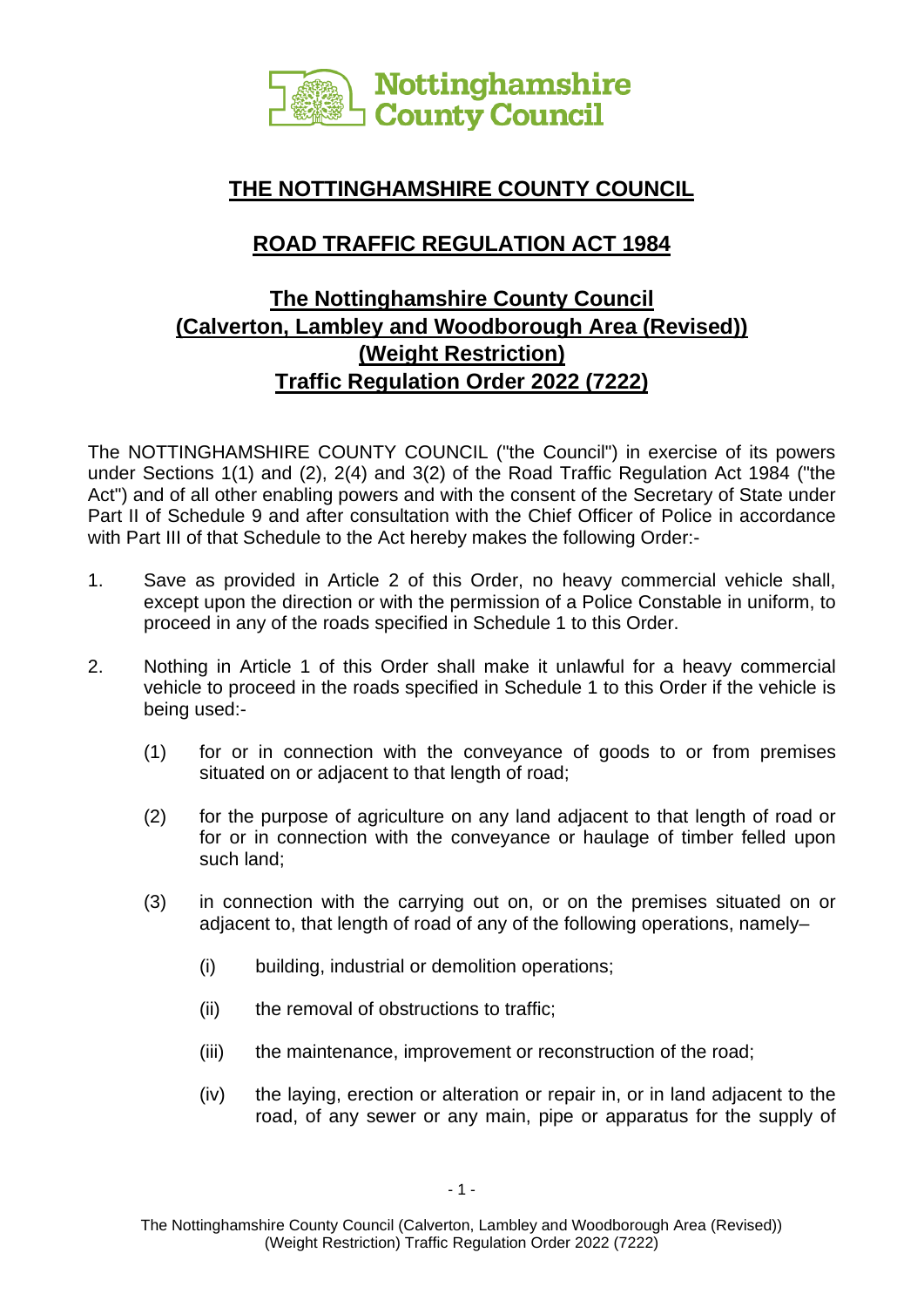water, gas, electricity or any telegraphic line as defined in the Telecommunications Act 1984;

- (v) for fire brigade, police or ambulance purposes;
- (vi) to proceed from any premises which are situated on or adjacent to that length of road and at which the vehicle is to be, or has been garaged, serviced or repaired;
- (vii) in the service of local authority or water authority in pursuance of statutory powers or duties;
- (viii) in connection with a circus, fair or similar event, the holding of which on, or in the vicinity of, that length of road has been authorised by the Council;
- (ix) on that road for or in connection with the conveyance of goods for sale from the vehicle;
- (x) to gain access to land or premises, which access is obtained only by proceeding along the length of road referred to in the said Article 1.
- 3. The Council are satisfied that for preserving or improving amenities by restricting the use on the roads referred to in Article 1 of this Order, of goods vehicles, it is requisite that Section 3(1) of the Act should not apply in relation to this Order.
- 4. In this Order "heavy commercial vehicle" has the same meaning as that ascribed to it in Section 138 of the Act.
- 5. This Order shall come into force for all purposes on the **22nd** day of **March 2022** and may be cited as "The Nottinghamshire County Council (Calverton, Lambley and Woodborough Area (Revised))(Weight Restriction) Traffic Regulation Order 2022 (7222)"
- 6. The following Order shall be revoked in whole "The Nottinghamshire County Council (Calverton, Lambley and Woodborough Area)(Weight Restriction) Traffic Regulation Order 2014 (7153)"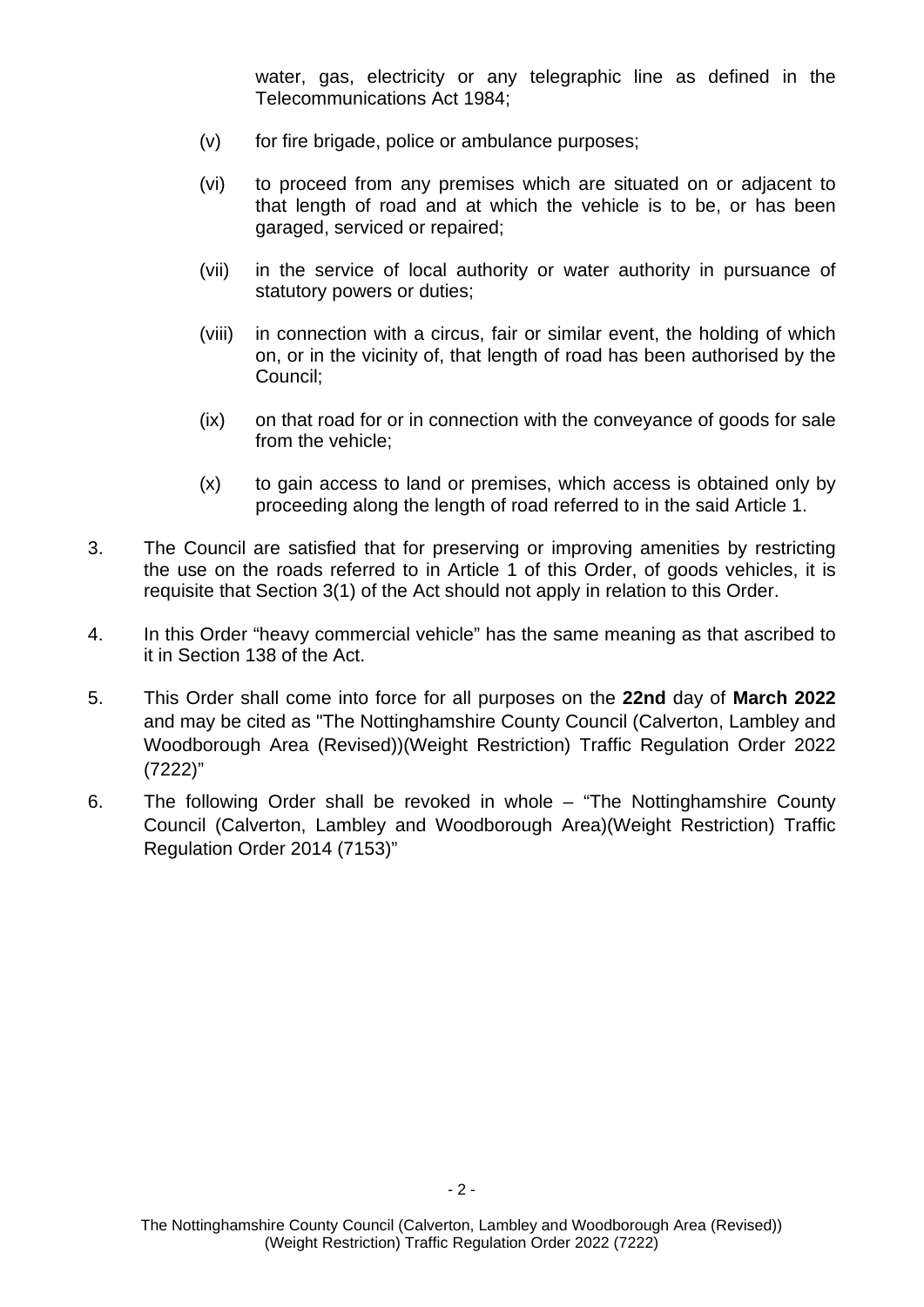## **Schedule 1**

Lengths of road at Arnold, Lambley, Woodborough, Calverton, Oxton and Lowdham in the Borough of Gedling and District of Newark and Sherwood

## **Part One**

All lengths of road within the area bounded by the following Sections:-

### **Section Description of boundary along Section**

A Highway boundary along the north-eastern side of Colliery Way (Gedling Access Road) (A6211)

> From its junction with Lambley Lane in a north-westerly direction to its junction with Mapperley Plains (B684).

B Highway boundary along the eastern and north-eastern side of B684

From its junction with the Colliery Way (Gedling Access Road A6211) in a northerly and then a north-westerly direction to its junction with Ollerton Road (A614)

C Highway boundary along the eastern side of Ollerton Road (A614)

From its junction with B684 in a northerly direction to its junction with Oxton Road (B6386)

D Highway boundary along the south-eastern side of Oxton Road (B6386)

From its junction with Ollerton Road (A614) in a north-easterly direction to its junction with Main Street, Calverton.

E Highway boundary along the south-western side of Main Street, Calverton

From its junction with Oxton Road (B6386) in a south-easterly direction to its junction with Hollinwood Lane.

F Highway boundary along the south-eastern side of Hollinwood Lane (Adopted Section)

> From its junction with Main Street in a north-easterly direction to the northeastern highway boundary of North Green

G Boundary along the south-eastern side of Hollinwood Lane (Unadopted Section)

From the north-eastern highway boundary of North Green in a north-easterly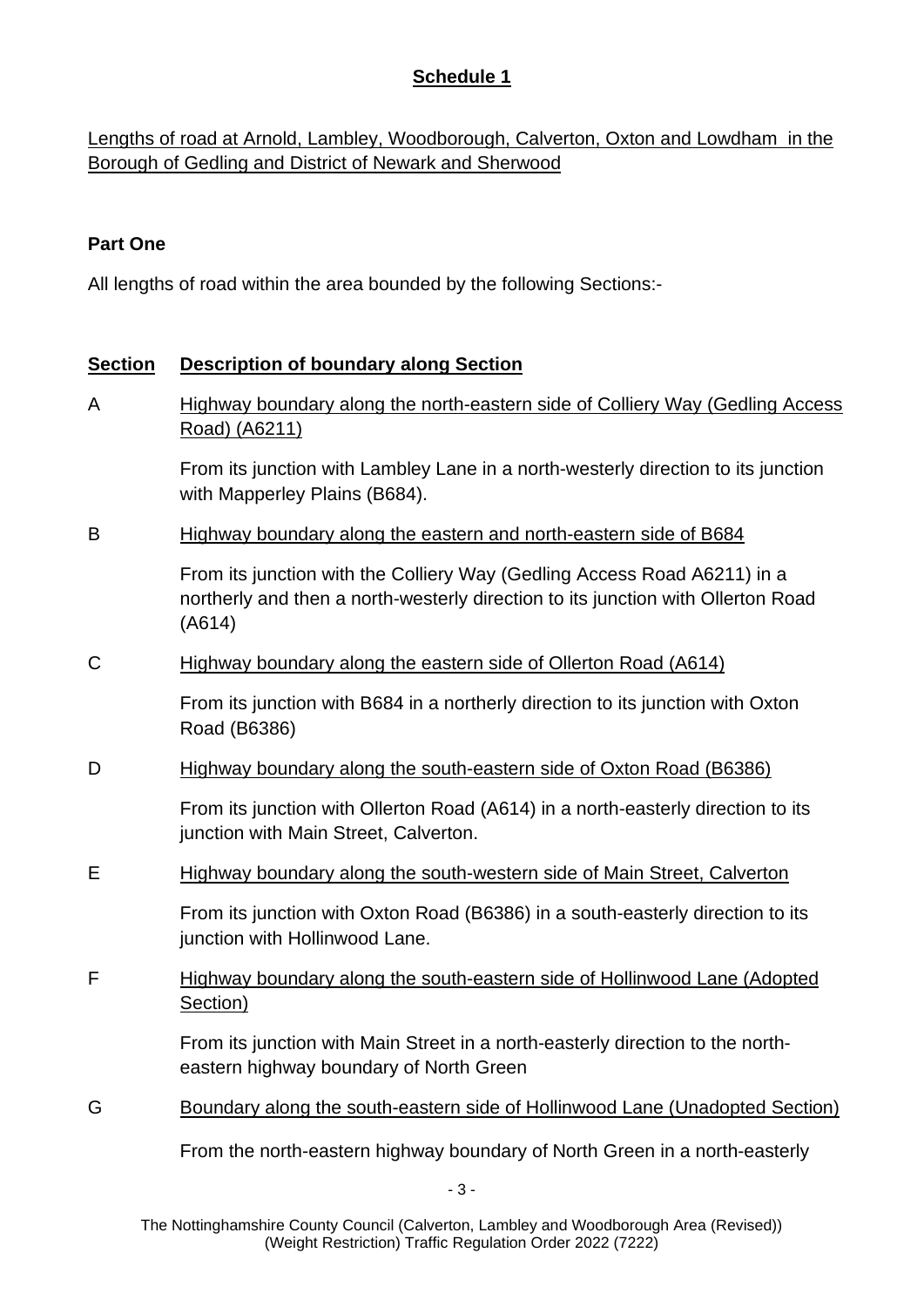direction to the highway boundary with Oxton Road (B6386)

#### H Highway boundary along the southern side of Oxton Road (B6386)

From its junction with Hollinwood Lane in an easterly direction to its junction with Oxton by-pass (A6097).

#### I Highway boundary along the south-western side of A6097

From its junction with Oxton Road (B6386) in a south-easterly direction to the north-western junction with Old Epperstone Road.

#### J Highway boundary along the south-western side of Old Epperstone Road

From its north-western junction with A6097 in a south-easterly direction to the eastern side of the access road to HMP Lowdham Grange.

#### K Old Epperstone Road

From the eastern kerb line of the access road to HMP Lowdham Grange in a north-easterly direction to the opposite highway boundary of Old Epperstone Road.

#### L Highway boundary along the north-eastern side of Old Epperstone Road

From a point opposite the eastern kerb line of the access to HMP Lowdham Grange in a south-easterly direction to its junction with the A6097.

#### M Highway boundary along the south-western side of A6097

From the south-eastern junction with the Old Epperstone Road in a southeasterly direction to the point where the projected property boundary of 15 Red Lane, Lowdham intersects the A6097 highway boundary.

#### N Projected property boundary of 15 Red Lane

From where the projected property boundary of 15 Red Lane, Lowdham intersects the A6097 Highway Boundary in a south-westerly direction to the south-eastern extremity of the property boundary to number 15 Red Lane.

#### O South-eastern property boundary of numbers 5 to 15 Red Lane

From the south-eastern extremity of the property boundary of number 15 Red Lane in a south-westerly direction to the south-west extremity of Red Lane.

## P Highway boundary along the south-western side of Red Lane

From the south-west extremity of Red Lane in a north-westerly direction to its junction with Ton Lane.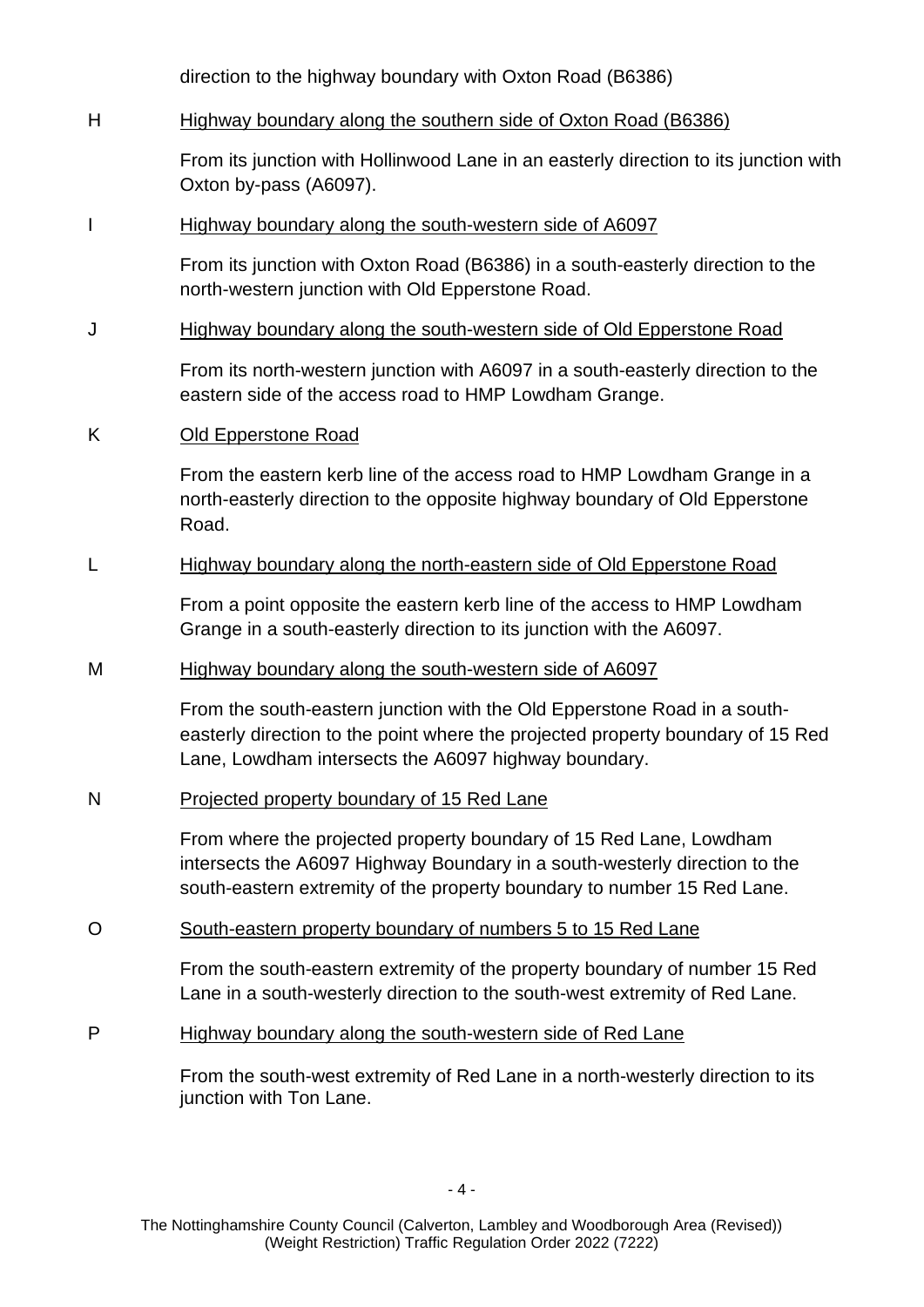#### Q Highway boundary along the south-western and south-eastern side of Ton Lane/Lambley Lane

From its junction with Red Lane in a north-westerly and then south-westerly direction to its intersection with the district boundary between Gedling Borough Council and Newark and Sherwood District Council

R The boundary line between the borough of Gedling and the district of Newark and Sherwood

> From the point where the district boundary intersects the south-eastern highway boundary line of Lambley Lane in a south-westerly direction to the point where the district boundary meets the parish boundary between Burton Joyce and Lambley.

#### S Boundary between the parish of Burton Joyce and the parish of Lambley

From its intersection with the district boundary between Gedling Borough Council and Newark and Sherwood District Council in a south-westerly direction to its intersection with the southern highway boundary of Spring Lane.

#### T Highway boundary along the southern side of Spring Lane

From the point where the parish boundary between Burton Joyce and Lambley intersects the southern highway boundary of Spring Lane in a westerly direction to the junction with Lambley Lane.

#### U Highway boundary along the eastern side of Lambley Lane

From its junction with Spring Lane in a southerly direction to its junction with Colliery Way (Gedling Access Road).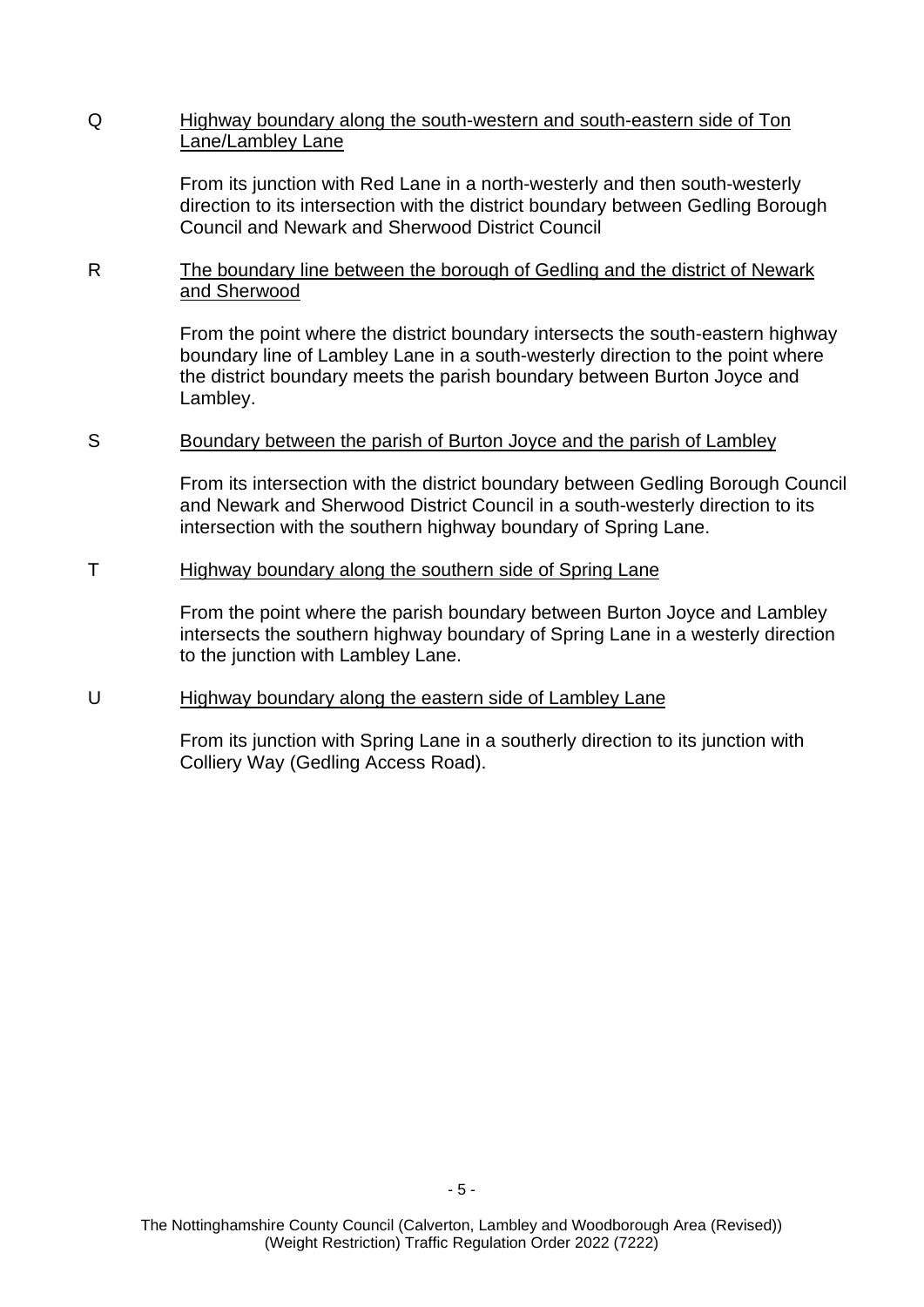## **Part Two**

The following lengths of road are not to be included in the weight limit area described in Part One:-

(i) Flatts Lane

From its junction with Oxton Road (B6386) in a south-easterly direction to its junction with Mansfield Lane.

(ii) Mansfield Lane

From its junction with Flatts Lane to its junction with Park Road East

(iii) Park Road East

From its junction with Mansfield Lane in a westerly direction to the property boundary between 68 Flatts Lane and the industrial units to the east.